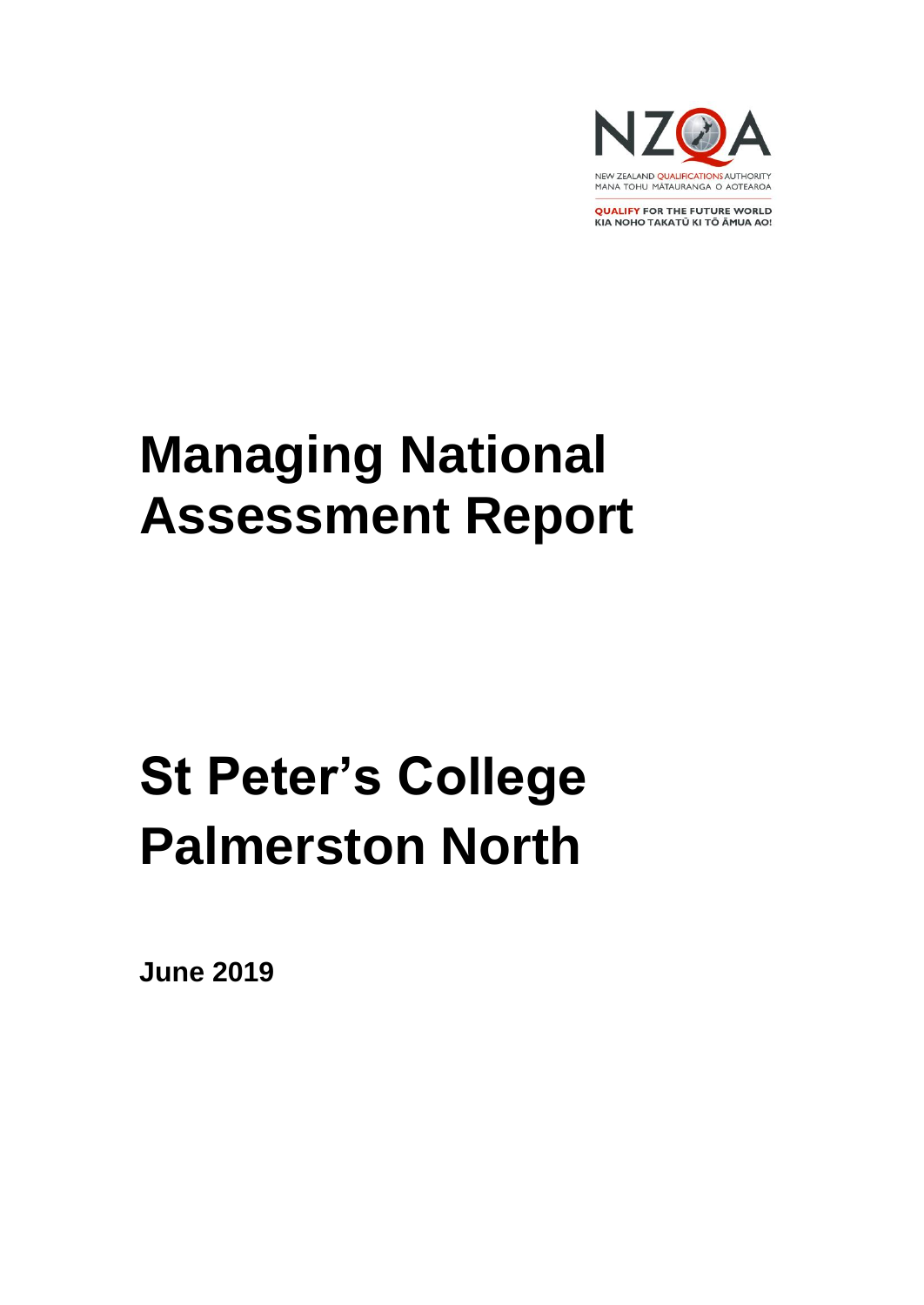## **What this report is about**

This report summarises NZQA's review of how effectively St Peter's College School:

- has addressed issues identified through NZQA's Managing National Assessment review and through the school's own internal review
- manages assessment practice for national qualifications
- manages internal and external moderation
- makes use of and manages assessment-related data
- maintains the currency of assessment policy and procedures, and communicates them to staff, students and families.

The summary section evaluates the school's overall effectiveness and provides a broad overview of the review's key findings for all readers. The remaining sections provide detail of these findings for school managers.

## **Why we review how schools are managing national assessment**

The purpose of a Managing National Assessment review is:

- to confirm, in combination with the most recent Education Review Office report, that schools are meeting the requirements of the *Consent to Assess Against Standards on the Directory of Assessment Standards Rules 2011* (CAAS) and its *Guidelines* (CAAS Guidelines) in order to maintain their consent to assess; and
- to help schools achieve valid, fair, accurate and consistent internal assessment according to the requirements of the *Assessment (including Examination) Rules for Schools with Consent to Assess 2019* (Assessment Rules).

## **What are possible outcomes**

Outcomes may include NZQA:

- requiring action from the school where an issue is identified that significantly impacts on the school meeting the requirements of their *Consent to Assess*
- agreeing action with the school where an issue has been identified that could become significant if not addressed
- making suggestions for the school to consider to enhance good assessment practice.

## **What this review includes**

The review has three components:

- The annual external moderation of the school's internal assessment.
- A check on specific aspects of assessment systems on an annual basis.
- A check on the school's assessment systems at least once every four years.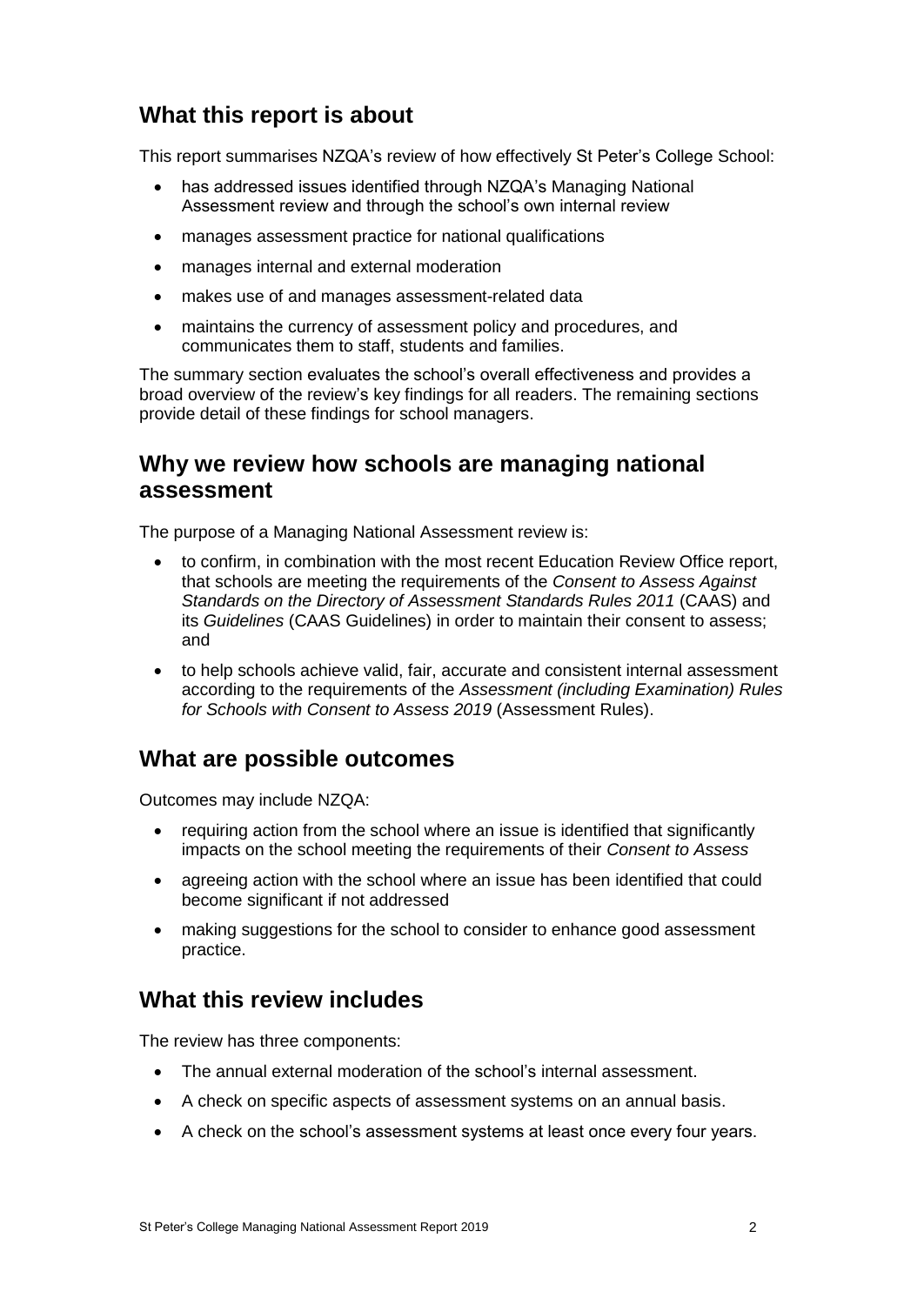## **How we conducted this review**

The review includes examination of documentation from a range of sources and interviewing key stakeholders.

Prior to the visit the school provided the following documents:

- information on their actions and self-review since the last Managing National Assessment report
- *New Zealand Qualifications Framework, School Guidelines and Procedures 2019, St Peter's College (Staff Handbook)*
- *National Certificate of Educational Achievement, Student Handbook 2019, St Peter's College*
- *Student Assessment and Achievement Policy, St Peter's College*
- a sample of course outlines for Years 11, 12 and 13.

The School Relationship Manager met with the:

- Principal's Nominee
- Deputy Principal Head of Curriculum
- Heads of Department for:
	- o Commerce
	- o Materials Technology and Design and Visual Communication
	- o Science
	- o Social Sciences
	- o Visual Art
- Teacher in Charge of:
	- o Physics and Digital Technology
- three students.

There was a report-back session with the Principal, Deputy Principal – Head of Curriculum and the Principal's Nominee at the end of the review visit to highlight good practice and areas for improvement, with suggested strategies, next steps and to agree on any action required.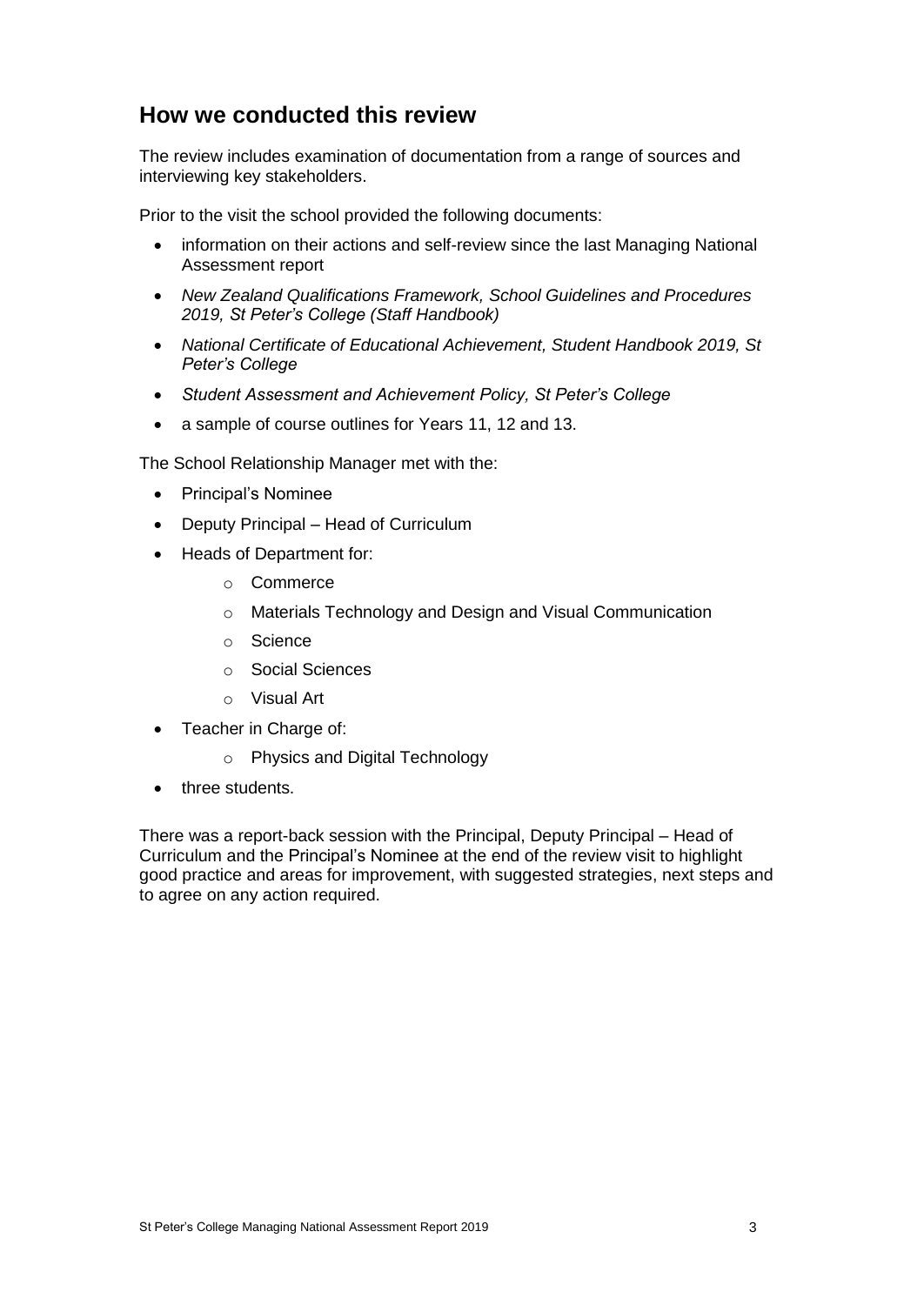## **SUMMARY**

## **St Peter's College**

## **6 June 2019**

#### **Consent to assess confirmed**

This review found that the school is meeting the requirements of the *Consent to Assess Against Standards on the Directory of Assessment Standards Rules 2011*. No significant issues with the school's management of national assessment were found. The school's own review mechanisms allow them to identify and respond to most issues. Therefore, it is anticipated that the next Managing National Assessment review will be conducted within three years.

## **What the school is doing well**

St Peter's College has a shared culture and values that encompass the holistic development of the whole person. This student-centred approach is supported by a collective commitment to meeting students' needs, to improve achievement and foster well-being.

The school's high expectations, thorough knowledge of student's needs and student self-responsibility are important components contributing to high levels of engagement in assessment. Teachers actively support students and, through the development of positive relationships, create an environment in which students feel empowered to achieve. Evidence of the effectiveness of this approach is the high achievement at all qualification levels over the past years.

The college has demonstrated its capacity to respond effectively to review, to improve and embed effective NCEA practices, and ensure school-wide consistency and ownership of assessment. Achievement data and student voice is used at all levels of the college to inform course and programme design that reflect the school's vision.

Teachers described a variety of programmes used to differentiate and provide opportunities to gather evidence of students' achievement that allows best evidence to be presented. Assessment practice is underpinned by the principles of transparency and fair assessment.

Effective monitoring of student progress towards personal achievement goals occurs through academic mentoring. A range of academic and vocational opportunities are offered to provide relevant and engaging pathways for students, including through outside providers.

Robust internal moderation processes are evident in the consistent practice identified during the review. The school's annual audit of departments confirms that documentation reflects actual practice, ensuring only credible results are reported to NZQA. Senior leadership monitor that Heads of Department address any issues identified in external moderation.

Data analysis and tracking processes are comprehensive and effective, with academic counselling and early interventions supporting the improvement of student achievement outcomes. Literacy and numeracy are actively targeted to support the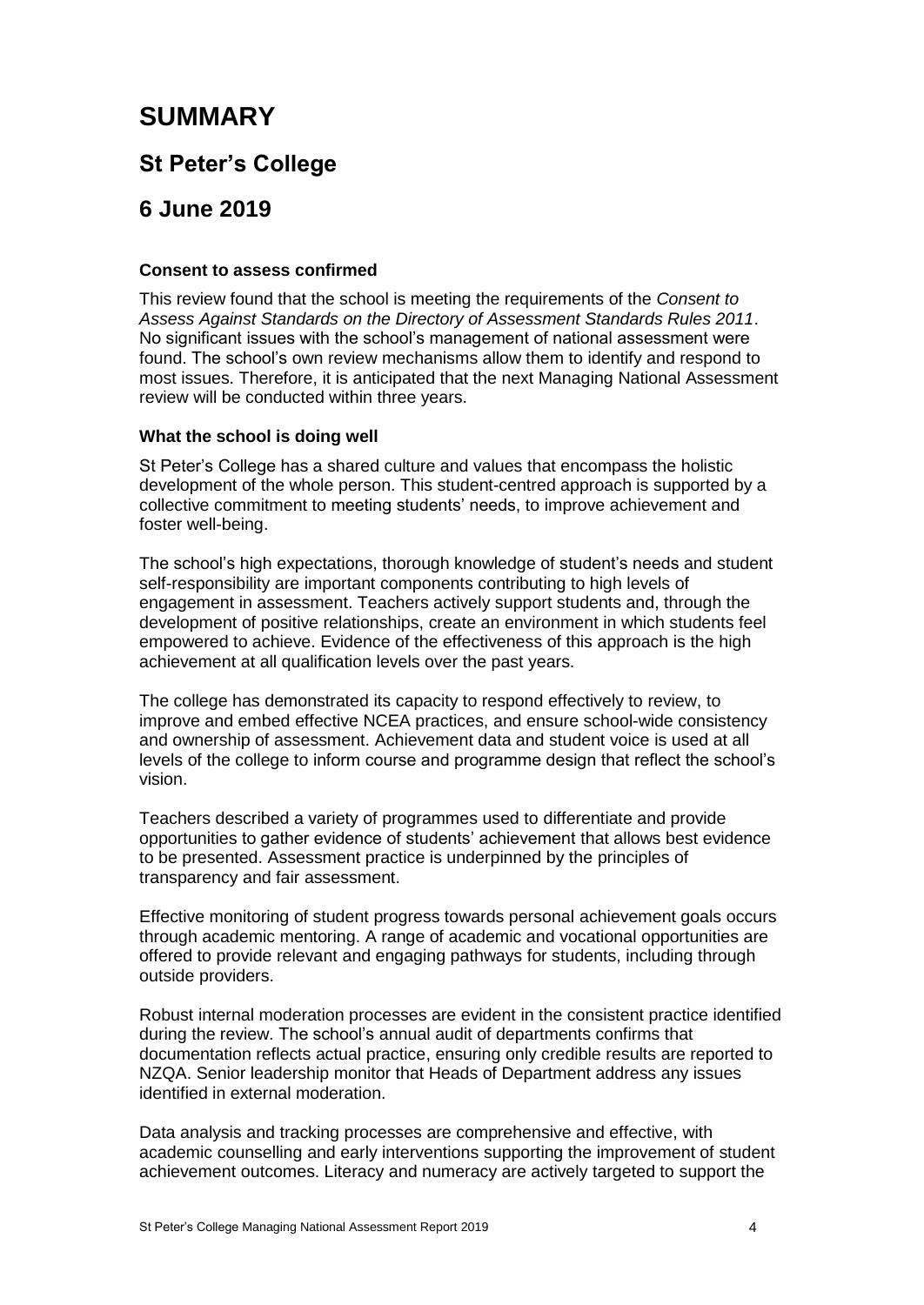attainment of qualifications. The management of assessment data is efficient, ensuring results reported to NZQA are complete, timely and accurate.

Working alongside the Principal and senior leadership team, the experienced Principal's Nominee competently leads assessment practice. She provides clear direction of best practice, sets high expectations, effectively manages changes and resolves issues to support student achievement. The college can be confident that any concerns related to assessment practice will be identified and addressed in a timely and appropriate manner. Staff acknowledged the role of the Principal's Nominee in maintaining the integrity of assessment practices, ensuring outcomes are consistent, credible, and meet NZQA requirements.

Effective communication of NCEA information informs professional learning and promotes consistent understanding. The college has a range of communications that allow staff, students and their whānau to gain a common understanding of NCEA and school expectations and assessment procedures. The students interviewed for the review were well-informed about the NCEA and considered teachers positively supported them to achieve.

#### **Areas for improvement**

Student work for external moderation must be selected to NZQA requirements. This will enable the school to confidently use external moderation results to measure the effectiveness of their internal moderation quality assurance practices.

Some course outlines do not adhere to the school requirements clearly outlined in the staff handbook. Using a course outline template with the required assessment details is best practice, as consistent information is provided to students and their caregivers.

#### **Agreed action**

The school agreed that these actions will improve the quality of their assessment systems. These are:

- ensure the selection process of student work for external moderation meets current NZQA requirements
- provide consistent assessment information in all course outlines.

Kay Wilson Manager School Quality Assurance and Liaison

26 July 2019

**NZQA**

**0800 697 296**

**www.nzqa.govt.nz**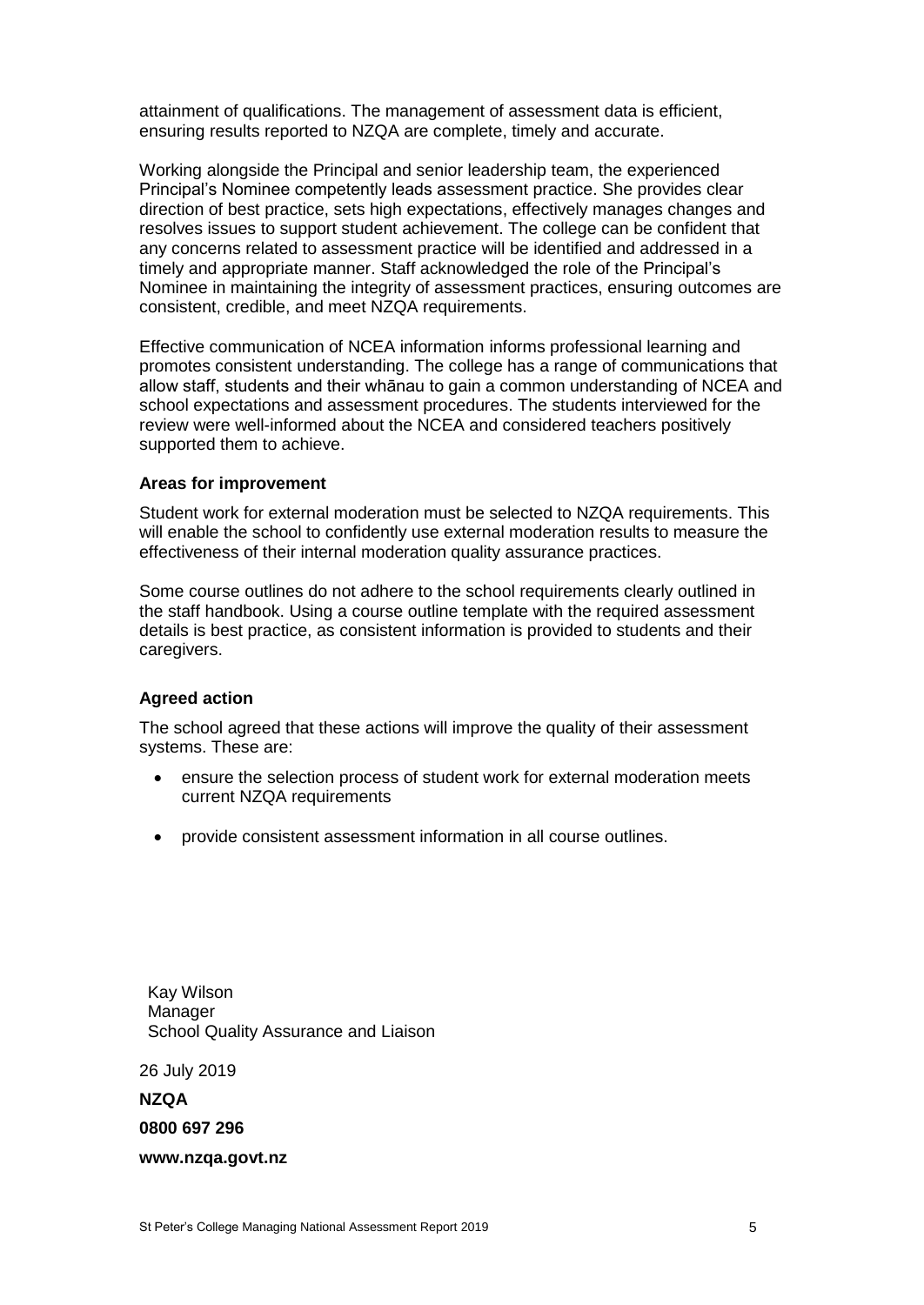## **FINDINGS OF THIS REVIEW**

## **How effectively has the school responded to external and internal review?**

## **External review**

*Evidence for external review actions having been appropriately and effectively addressed. (CAAS Guidelines 2.6iv, 3iv-3v)*

#### **Action Items from 31 October 2016 Managing National Assessment Report**  There were two agreed actions from the 2016 review, namely:

- review the process for identifying the students entitled to special assessment conditions
- review the requirements of the course outline template and ensure it is consistently applied by all departments.

The provision of special assessment conditions has been strengthened, resulting in an increase in the number of students receiving entitlements. A school-wide approach has been implemented to identify and assess students, to support applications. A data base of students' specific learning, physical and medical needs has been developed, and school-based evidence is used for some applications. Staff are well informed of student entitlements and appropriate assistance is provided for both internal and external assessment.

The consistency of information in course outlines is a work in progress as discussed in the communications section of this report.

**Response to external moderation outcomes** Actions in response to external moderation outcomes are documented by the Head of Department in their report to the Board of Trustees. The Deputy Principal – Head of Curriculum monitors action plans for completion and evaluates their effectiveness when issues are identified. This approach provides an effective response to external moderation outcomes by identifying patterns and potential issues in a subject area, allowing support to be initiated.

#### **Internal review**

*Evidence for the school using its self-review and evaluation processes to identify areas for on-going improvement in assessment practice and procedures, which are then actioned. (CAAS Guidelines 3iv)*

Self-review focusses on the vision of providing students with the best opportunity to achieve through a holistic approach reflecting the special character of the college. This is based on the key pillars of professional collaboration, strong partnership with whānau and shared expectations and responsibility.

Data is used to interrogate student achievement to support changes to assessment practice and programmes aimed at improved outcomes for students.

Leadership also supports self-review with a focus on continuous improvement to best meet the needs of students, while ensuring credible assessment. The Principal's Nominee, working alongside senior leaders, is committed to increasing school-wide consistency, ownership and improvement in NCEA practice and processes. She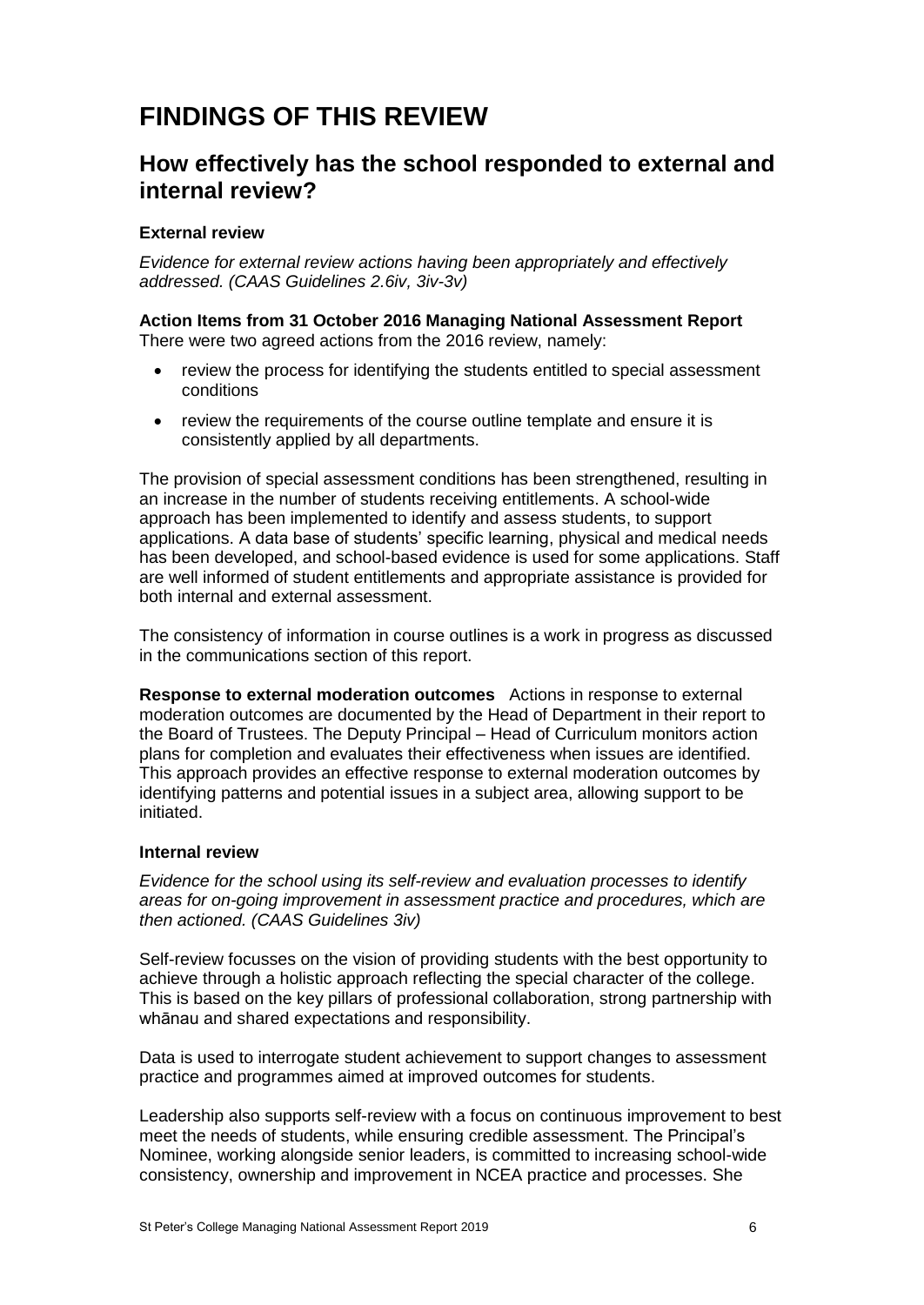regularly shares best assessment practice to encourage self-review and ensure assessment practice is robust and current. Student achievement is enhanced through the collective effort of a stable and dedicated staff maintaining collegial relationships within and external to the college.

School leadership and the effective use of data has resulted in a number of initiatives, including:

- increasing Connect to Succeed mentoring time to provide greater life skills and career education, linked to learning pathways and achievement
- providing real-time data through the student management system, allowing teachers to reflect on student progress, resulting in timely responses to individual student achievement issues
- listening to student voice about their assessment experience through discussions between students, subject teachers and mentors, to make changes to course design
- the increased use of Google platforms to gather evidence of achievement to engage students and make learning and assessment more accessible
- preparing students for future assessment directions through planned involvement in digital examinations this year
- increasingly submitting external moderation material digitally to encourage the capture of evidence using digital tools
- focussing on the quality of achievement, including attainment of certificate and course endorsement through managing student workloads by:
	- o limiting the number of credits offered in each course
	- $\circ$  offering some Year 12 students the same option twice, and decreasing the number of Year 13 option subjects, reducing overall courses studied
- extended the length of learning time blocks to offer further opportunities for individualised support, enriched learning, and assessment time
- teacher inquiries to reflect on teaching and learning practice, including strengthening literacy strategies to assist students to meet qualification requirements
- evaluating the consistency of internal moderation processes, including annually reconciling cover sheets with student work, through an annual audit undertaken by the Deputy Principal – Head of Curriculum, to provide senior leadership with confidence that reported results are credible.

These initiatives indicate the college's capacity to strategically plan to ensure programmes continue to meet students' needs. Effective leadership, a collaborative approach to assessment practice and close monitoring of individual student progress reflect a culture that increasingly utilises the flexibility of the NCEA model. This approach maintains robust quality assurance and the credibility of the qualification. Success is evident in the high levels of student engagement and attainment comparable to that of schools of similar decile.

## **No action required**

No issues with the school's response to NZQA external reviews and/or its self-review of assessment systems and practice were identified during this review.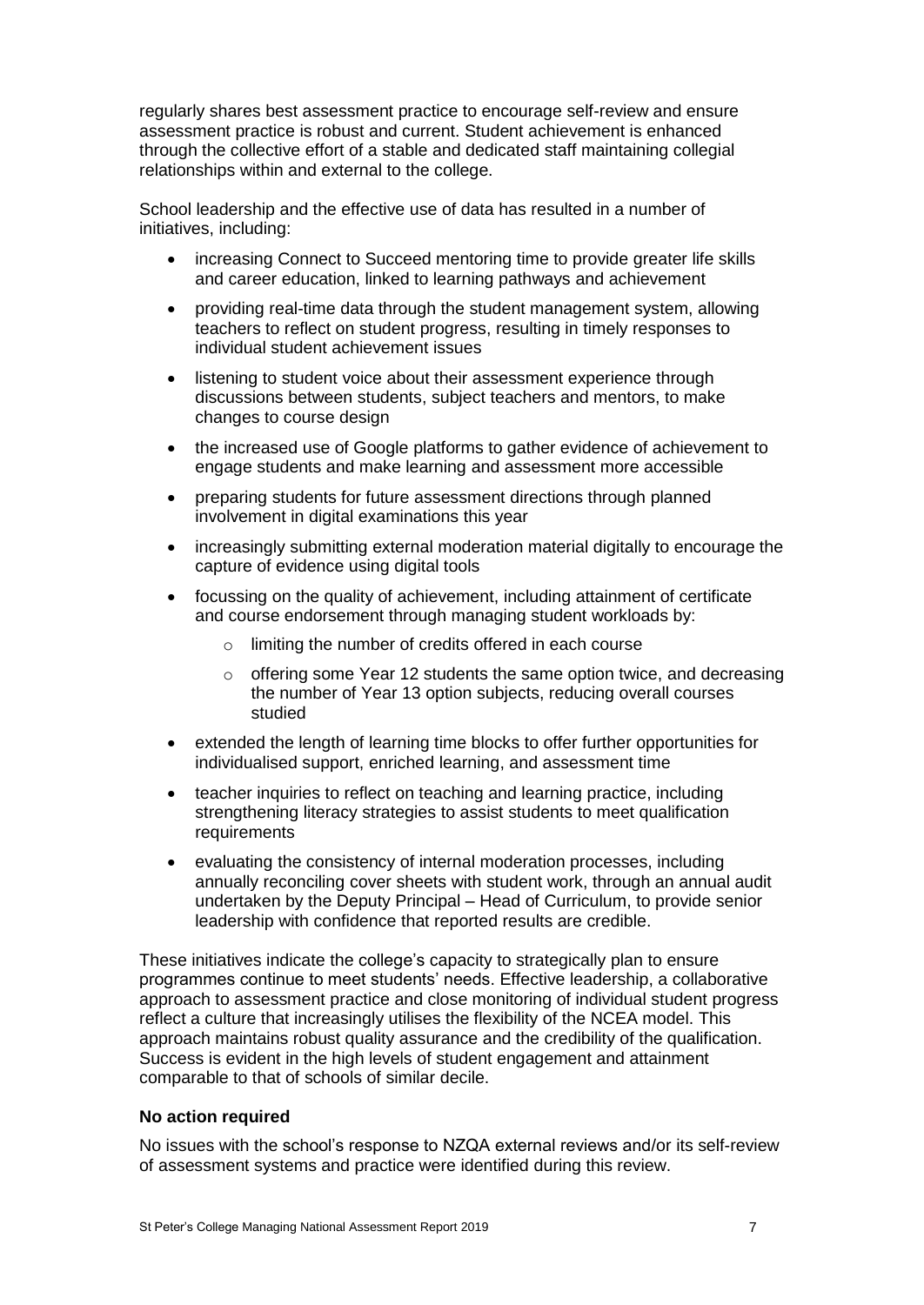## **How effectively does the school's assessment practice meet the needs of its students?**

*Evidence for assessment practice meeting student needs. (CAAS Guidelines 2.5v-vii, 2.6i & ii and Assessment (including Examination) Rules for Schools with Consent to Assess 2019 5.5)*

#### **St Peter's College has effective processes and procedures for meeting the assessment needs of their students by:**

- increasing the number of options available to students by engaging with external providers to offer vocational and trade-based courses
- providing differentiated learning and assessment opportunities within the same class and across classes in the same subject, including offering optional standards
- designing courses with learning contexts that are genuine and authentic, engage student interests, and reflect the special character and student's cultural backgrounds
- using milestone checks, feedback, and feedforward to assist students to present their best evidence of achievement
- broadening the ways evidence of student achievement is collected, including through portfolios, oral presentation and digital tools, to reflect student strengths
- assessing students when they are ready through flexible timeframes, as appropriate
- providing challenge by supporting senior students to enter for New Zealand Scholarship and undertake university studies, and offering junior students NCEA assessment opportunities, as appropriate
- supporting students to work towards a Vocational Pathway award by mapping Vocational Pathway standards to courses offered.

## **St Peter's College has effective processes and procedures for:**

- ensuring consistent assessment practice on missed and late work, appeals of assessment decisions and providing valid resubmission and further assessment opportunities
- using a range of strategies to assist students to present authentic work, including checking Google revision histories
- reporting Not Achieved for proven breaches of authenticity and where students have had an adequate assessment opportunity but have submitted no work
- ensuring student evidence for derived grades is valid, standard-specific and verified
- motivating students by celebrating academic achievement through awards and acknowledgement of success
- effectively managing NZQA external examinations and reviewing practice to identify improvements
- meeting the requirements of the *Privacy Act 1993* in the issuing of student results and using student work as exemplars.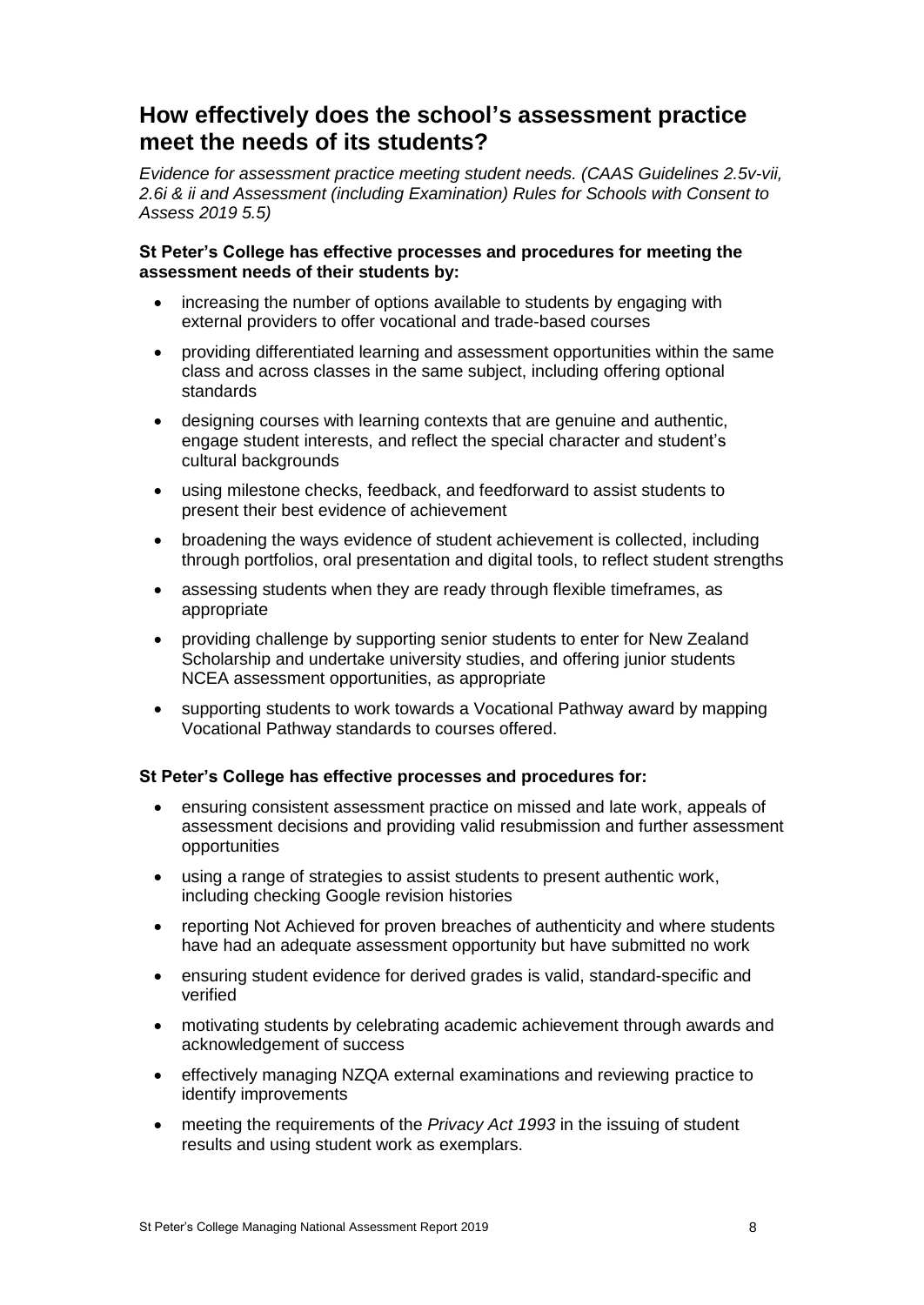**Mentoring integral to supporting student development and achievement** The college has an effective academic mentoring programme, Connect to Succeed (C2S) to support students with goal setting, career pathways and progressing to complete qualifications.

Within each C2S group a Learning Coach, trained in academic coaching, provides ongoing support tailored to the student's need, through regular conversations. Learning Coaches discuss progress towards personal goals, preparedness for upcoming assessment and how to manage assessment workloads. Coaches use achievement data to monitor individuals' progress towards qualification attainment. The mentoring sessions also allow teachers to clarify the college and NZQA assessment practice for students. Students interviewed indicated they valued the positive relationships with their mentor, and approachability of staff to support their achievement.

Partnering with parents through ongoing communication is central to the success of C2S. Parents are involved in decisions about changes to assessment plans, which also further helps them to understand NCEA.

**Support for Māori and Pacific students to provide Science, Technology, Engineering and Mathematics (STEM) pathways** Māori and Pacific students are supported to achieve in STEM subjects, with resultant Level 3 success for Māori equivalent to other students. Alongside whole school practices, the college has implemented strategies to provide equitable access for Māori and Pacific in STEM subjects, including:

- introducing the Puhoro Science Academy in 2018 for Year 11 Māori students, and continuing into 2019 for both Year 11 and 12
- providing targeted tutorial support in Science and Mathematics for Pacific students through Pasifika Power Up programme, tutorials prior to examinations or as required, and peer tutoring
- providing a new Creative Digital Technology course in 2018 that embraces project-based learning, incorporating Māori cultural values and Pasifika Fusion theme as assessment contexts
- looking for funding to support Māori and Pacific students from Year 7 into appropriate STEM pathways.

Strong leadership and advocacy for students, including leading the Māori Pou and Pasifika Education Plan, encompassing high expectations, cultural inclusion and partnership with whanau, support progression in STEM pathways.

#### **No action required**

No issues with the school's management of assessment for national qualifications were identified during this review.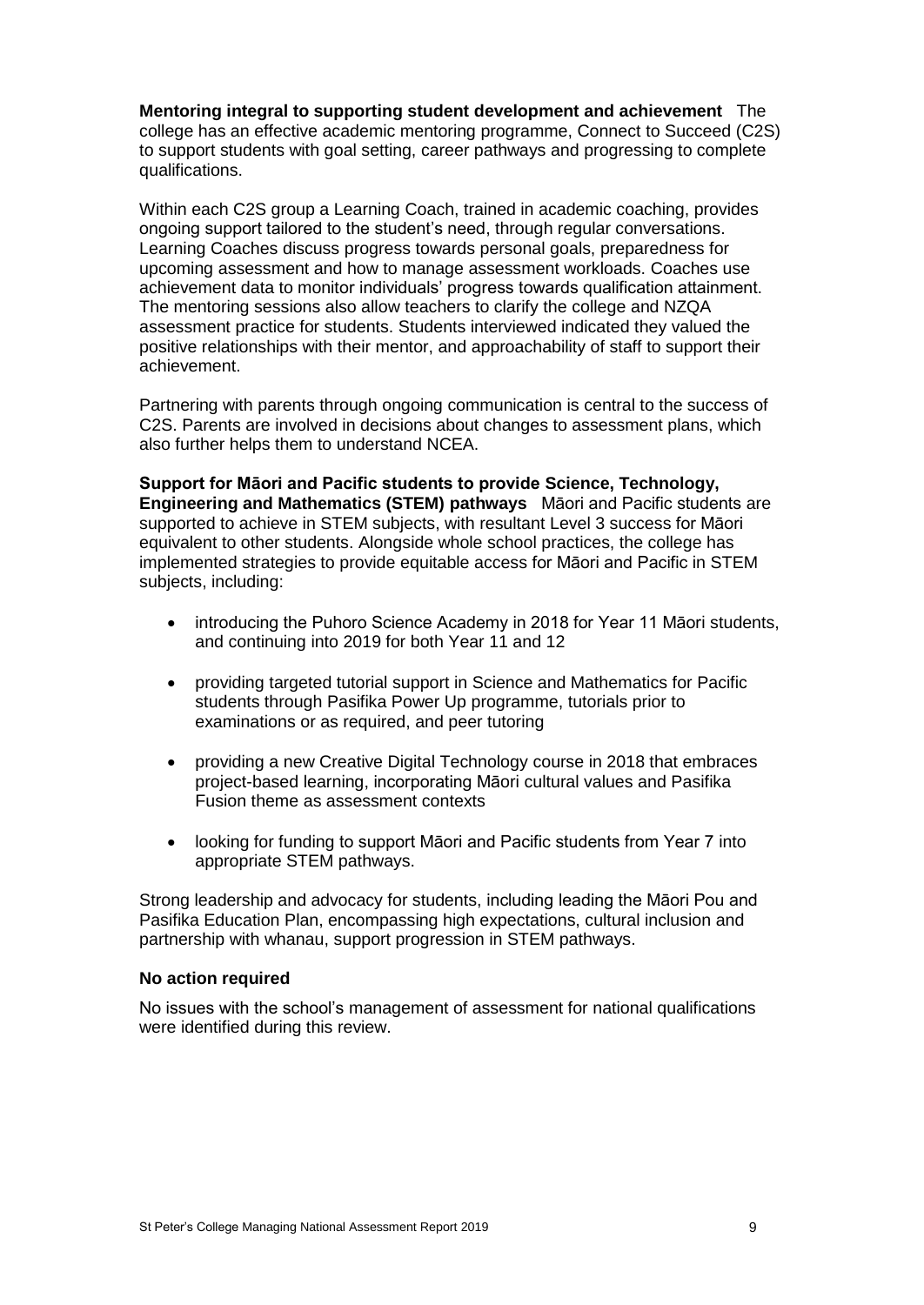## **How effectively does the school's internal and external moderation assure assessment quality?**

*Evidence for internal and external moderation ensuring assessment quality. (CAAS Guidelines 2.6iii & vi, and Assessment (including Examination) Rules for Schools with Consent to Assess 2019 6.4b)*

## **St Peter's College has effective processes and procedures for managing internal moderation by:**

- ensuring assessment tasks reflect the standard by having amended or new tasks critiqued prior to use
- using clarification documents, bench mark exemplars, documented discussions on grade judgements and professional learning opportunities to inform assessment decisions
- using subject specialists within and outside the college to verify assessor grade judgements for a sample of student work
- documenting the completion of internal moderation prior to reporting results to NZQA.

#### **St Peter's College has effective processes and procedures for managing external moderation by:**

- ensuring samples of student work are provided by being stored securely
- encouraging teachers to recommend standards to be included for external moderation
- reflecting on external moderation feedback to inform changes to assessment tasks and grade decisions
- meeting the moderation requirements of industry training organisations.

**Strategic selection of student work for internal moderation** Teachers interviewed choose to verify more samples of student work than needed to meet NZQA quality assurance requirements. The feedback provides teachers with confidence in their verification decisions and informs review of the tasks and the standards offered.

The college should consider encouraging staff to undertake sufficient verification through the strategic selection of student work at grade boundaries. Strategic selection has the potential to reduce verifier workload, without compromising the quality of the assurance process. There is no fixed, or predetermined, number of pieces of student work that must be verified. The sample size will be determined by factors such as assessor experience, feedback from external moderation, the availability of good quality grade boundary exemplars, and number of students assessed.

**Selection for external moderation should meet NZQA requirements** For consistency and ease of selection, the college expects teachers to use the student management system to generate the external moderation submission sample. This method is outlined in the staff handbook and meets current NZQA requirements that the selection method for external moderation must not be manipulated.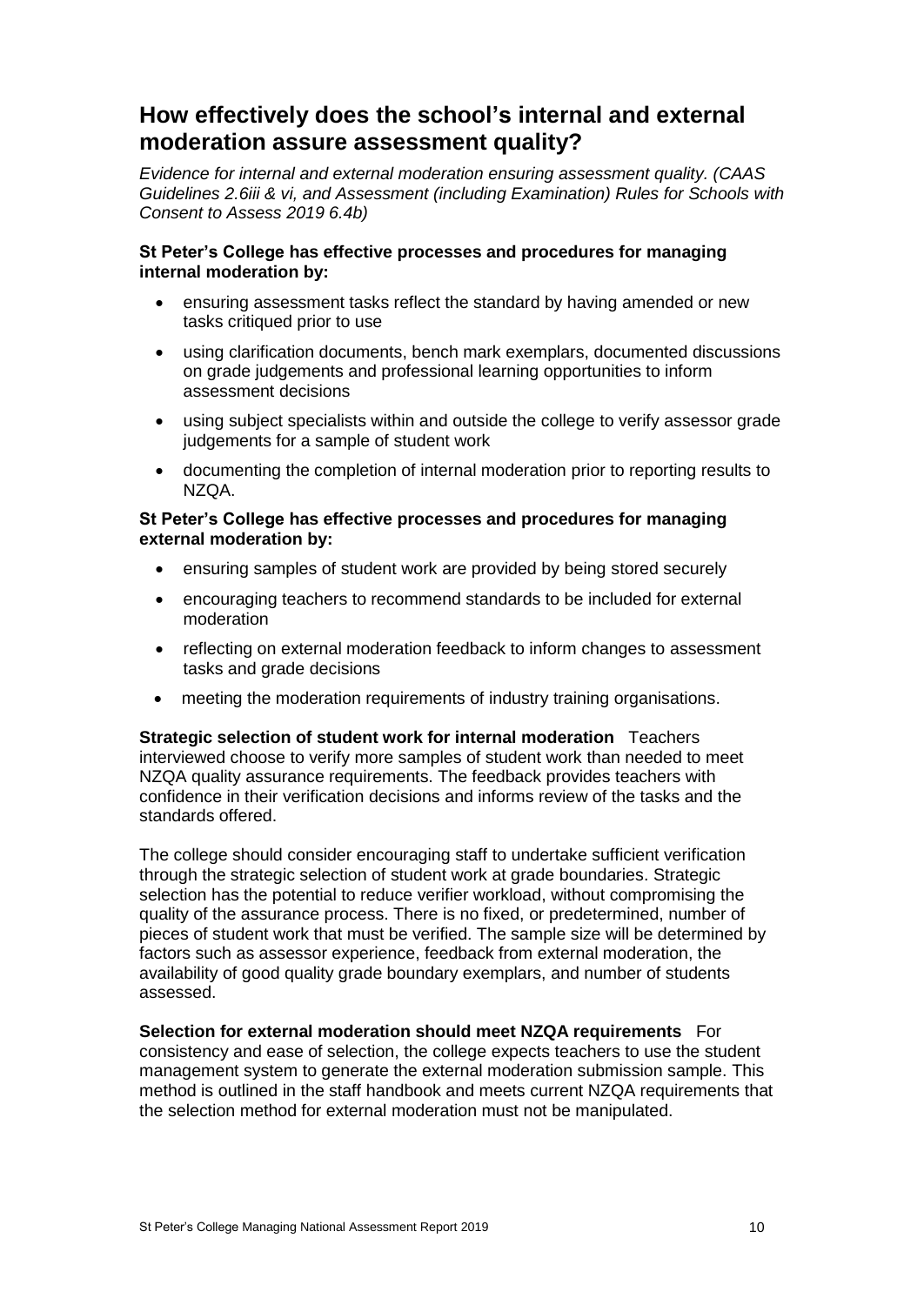The college agreed to clarify selection requirements with staff to ensure the outcomes of external moderation can reliably evaluate the effectiveness of internal moderation.

## **Agreed action**

NZQA and senior management agree on the following action to improve the school's internal and external moderation to assure assessment quality. Senior management undertakes to:

• ensure the selection process of student work for external moderation meets current NZQA requirements.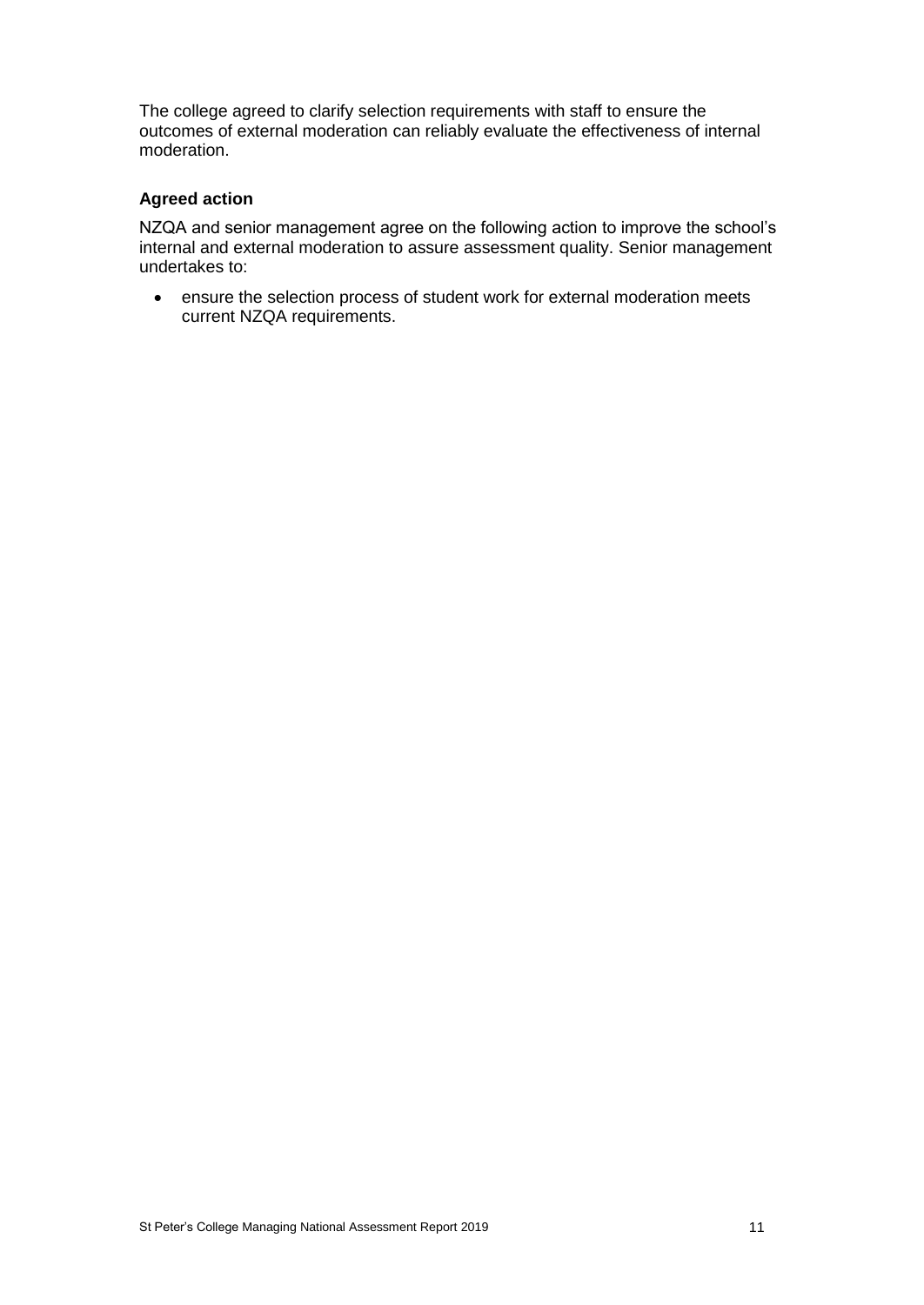## **How effectively does the school manage and make use of assessment-related data?**

*Evidence for data management and use supporting student achievement outcomes. (CAAS Guidelines 2.6v, 2.7i-iii)*

## **St Peter's College effectively uses assessment-related data to support achievement outcomes for students by:**

• annually reporting an analysis of NCEA achievement at departmental and school-wide level to the Board of Trustees to develop ongoing strategic direction.

## **St Peter's College reports accurate achievement data by:**

- supporting students and whānau to use the student management system portal, a digital application and their NZQA Learner login to monitor NCEA progress and check reported results for accuracy
- timely reporting of results to NZQA that have been checked for accuracy
- using the Key Indicators and data file submission reports to identify and resolve data issues
- using sign-off processes with students to confirm the accuracy of the internally assessed grades reported and external entries
- ensuring entries submitted to NZQA have a reported result or are withdrawn as appropriate
- reporting results against the correct provider code of external providers with which the college holds a current Memorandum of Understanding.

**Comprehensive data analysis underpins robust tracking and monitoring** Data analysis and use is a strength of the college. Current, comprehensive information for individuals and groups of students is used across all levels of the school to monitor achievement progress. This approach allows appropriate support and interventions to be made when needed.

All students are actively tracked. Students at risk of not attaining their achievement goals are identified early and receive academic counselling and assessment programmes are modified, as appropriate. A small group of identified Level 1 and 2 at-risk students are successfully offered a work skills programme delivered by an external provider at the end of the year.

Literacy and numeracy are targeted, and specifically designed courses and inventions are offered to assist students gain the requirements of NCEA and University Entrance. Strategies to support literacy development are a focus of staff professional learning.

Student voice is valued for informing changes to assessment practice and programmes. Teachers meet student needs by evaluating course design and delivery, leading to adjusting standards, assessment tasks and providing authentic contexts to reflect student interests and learning styles.

In collaboration with teachers, school leaders strategically review data to inform and reflect on student achievement, measurement against school-wide goals and targets, and the effectiveness of changes made. Teachers undertake reflective analysis of achievement data as part of teacher as inquiry projects, to improve student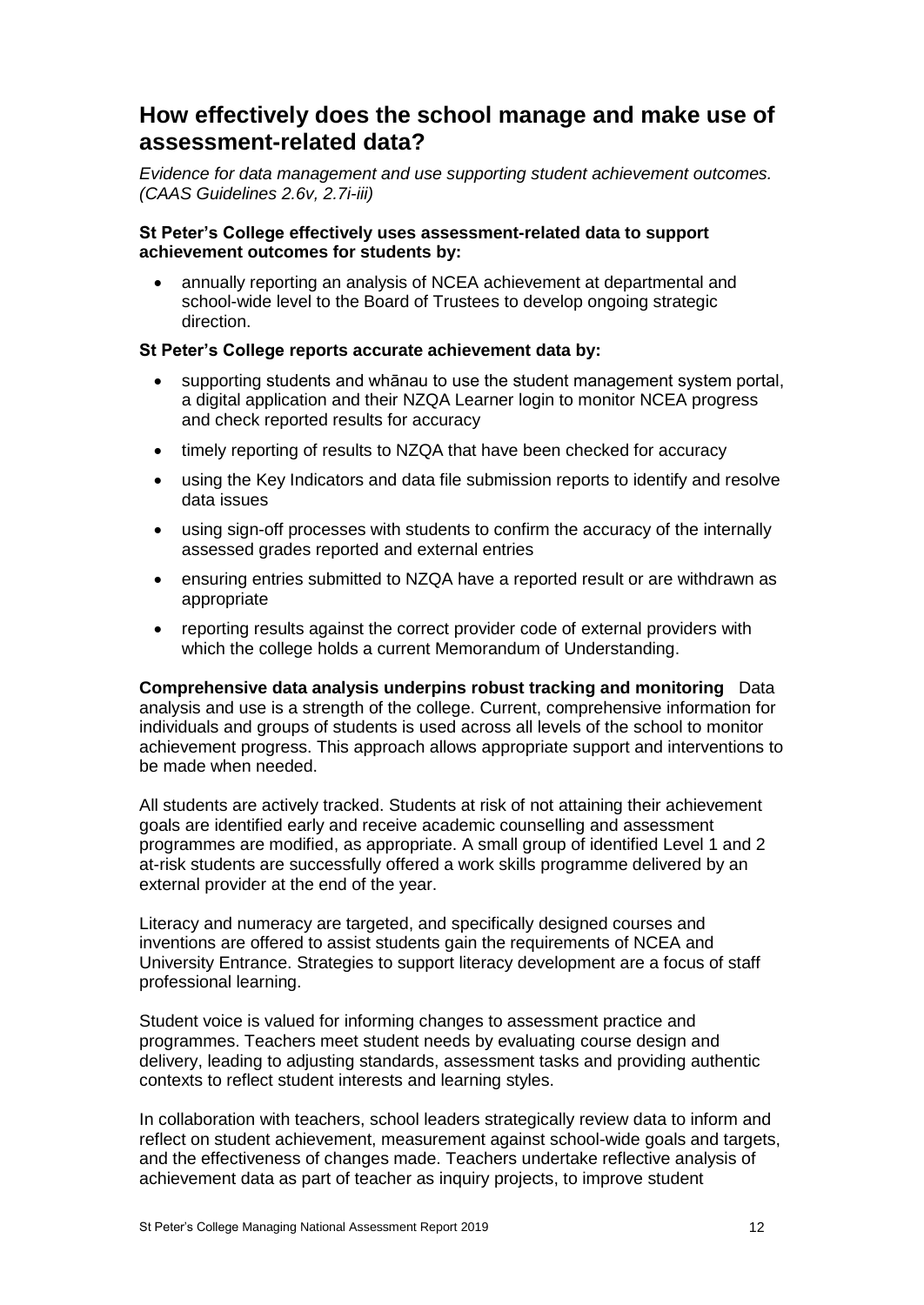achievement. High expectations of student success have been realised through multi-layered and inclusive data evaluation.

## **No action required**

No issues with the school's management and use of assessment-related data were identified during this review.